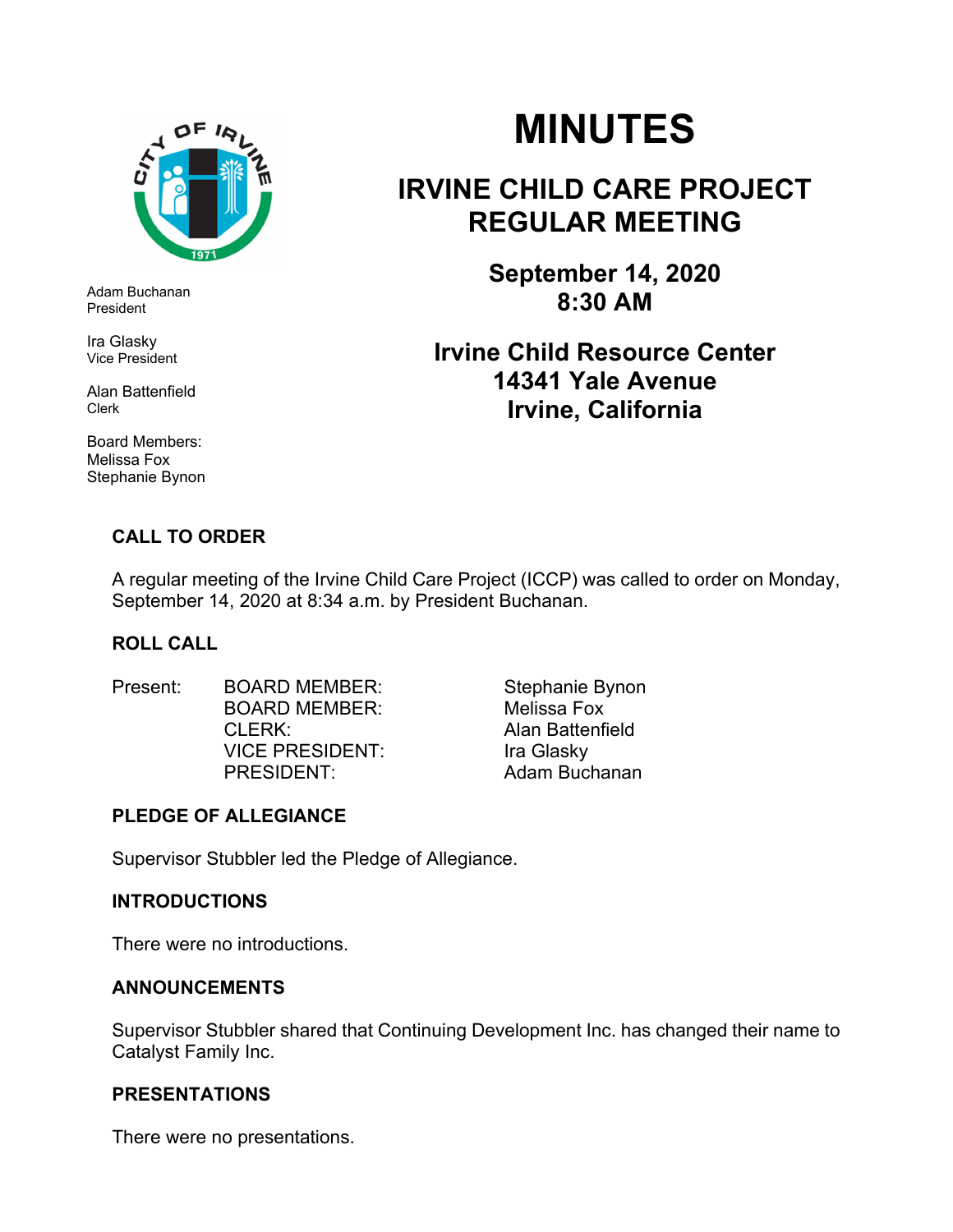#### **ADDITIONS AND DELETIONS TO THE AGENDA**

There were no additions or deletions to the agenda.

#### **PUBLIC COMMENTS**

Ellen England, Director at Stone Creek Creekers' Club, expressed her gratitude to the ICCP Board for the ongoing reduction in rent due to the Covid-19 pandemic. She also thanked Community Services Supervisor Traci Stubbler for her ongoing support with respect to licensing, classroom use, and CDC guidelines, which has freed up time for Ellen and her staff to focus on programming and working with their students. She also thanked IUSD Principal Christina Pierson who has been providing support on the Stone Creek campus.

Terese Lishka, Board Member of Creekers' Club and parent of a child attending the program, expressed her support and gratitude to the Creekers' Club for the care her child receives from Ellen and the entire staff. Creekers' Club has helped her family remain employed during the pandemic by providing care to her child. She has trust in the program and hopes that by keeping their tuition increases minimal, coupled with ongoing financial support from the ICCP Board, Creekers' Club will remain open and financially viable.

#### **CONSENT CALENDAR**

#### **Moved by Board Member Fox, seconded by Board Member Bynon, and unanimously carried to approve Consent Calendar items 1 through 11.**

The motion carried as follows:

Ayes: Battenfield, Buchanan, Bynon, Fox, Glasky

#### **1. APPROVAL OF IRVINE CHILD CARE PROJECT (ICCP) MINUTES**

#### **ACTION:**

Approved the minutes of a regular meeting of the Irvine Child Care Project held on June 8, 2020.

#### **ACTION:**

Approved the minutes of a special meeting of the Irvine Child Care Project held on July 20, 2020.

#### **ACTION:**

Approved the minutes of a special meeting of the Irvine Child Care Project held on August 10, 2020.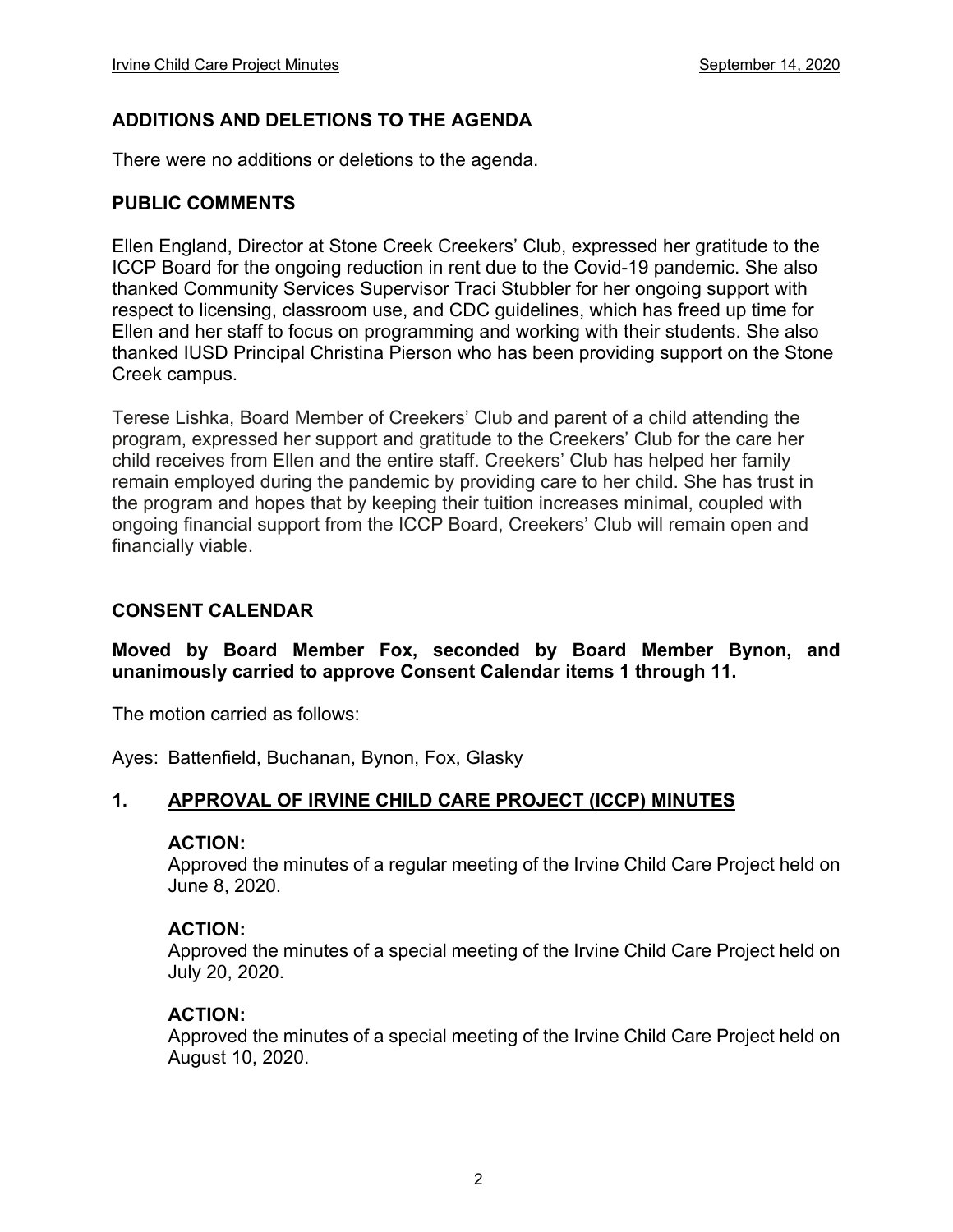#### **2. WARRANT REQUEST – CONTINUING DEVELOPMENT, INC.**

#### **ACTION:**

Approved payment of \$61,462.14 to Continuing Development, Inc. for child care development services for July 1-31, 2020.

#### **3. WARRANT REQUEST – ICCP PROVIDERS IRVINE CHILDREN'S FUND SCHOLARSHIPS**

#### **ACTION:**

Approved payment of \$2,750.00 to the City of Irvine for Program and Grant Administration for the month of July 2020.

- **\$ 2,750.00 to Rainbow Rising**
- \$ 00.00 to Kids Stuff
- \$ 00.00 to Continuing Development Inc.
- \$ 00.00 to Dolphin Club
- \$ 00.00 to Creekers Club

#### **4. WARRANT REQUEST – CITY OF IRVINE**

#### **ACTION:**

Approved payment of \$15,286.09 to the City of Irvine for Program and Grant Administration for the month of July 2020.

- \$14,165.09 for Program Administration
- \$ 1,121.00 for Grant Administration

#### **5. WARRANT REQUEST – IRVINE UNIFIED SCHOOL DISTRICT (IUSD)**

#### **ACTION:**

Approved payment of \$72,423.34 for Facilities and Financial Support Services, Utilities, Custodial Services, Custodial Equipment Amortization and payment for sale of IUSD-owned portables to ICCP for the month of April 2020.

- \$10,589.42 for Payment of Portable Purchase
- $\bullet$  \$ 7,625.92 for Utilities
- \$ 6,858.33 for Facilities & Financial Support
- \$ 675.00 for Custodial Equip Amortization
- \$46,674,67 for Custodial Services

#### **6. ICCP PAYMENTS ISSUED JULY 2020**

#### **ACTION:**

Received and filed attached record of payments issued July 2020 for service month May 2020.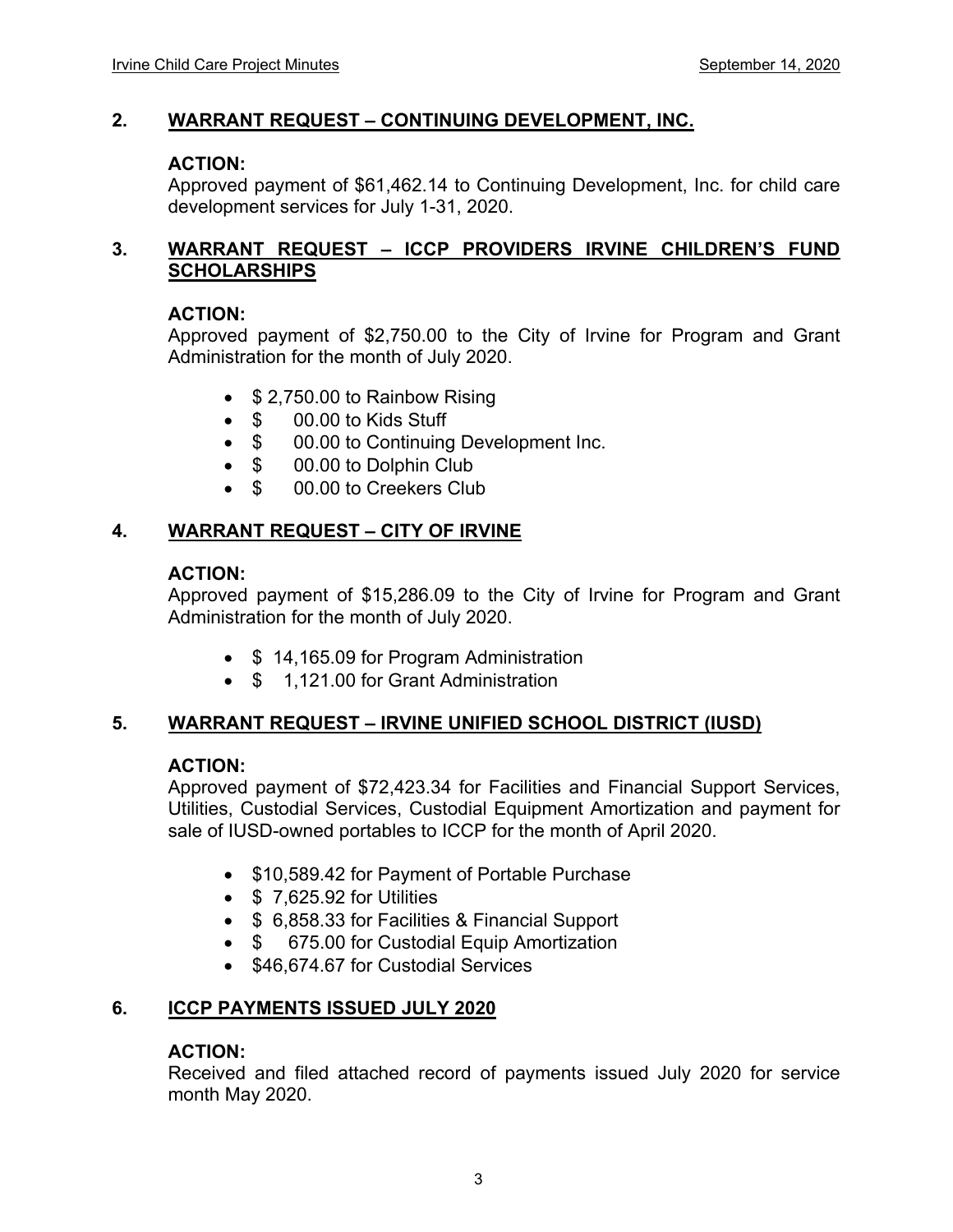#### **7. ICCP PAYMENTS ISSUED AUGUST 2020**

#### **ACTION:**

Received and filed attached record of payments issued August 2020 for service month June 2020.

#### **8. ICCP EXPENSES PAID BY IUSDd**

#### **ACTION:**

Reviewed and accepted attached invoices in the total amount of \$6,401.27 paid by IUSD on behalf of ICCP.

#### **9. DEPOSIT OF SCHOLARSHIP FUNDS FROM ICF**

#### **ACTION:**

Authorized the deposit of funds from the ICF into the appropriate account as follows:

- $\bullet$  \$15.286.81 01-005-712-00-8699
- \$ 0.00 01-005-712-00-8689

#### **10. DEPOSIT OF STATE GRANT APPORTIONMENT**

#### **ACTION:**

Authorized the deposit of grant funds from the State Department of Education into the appropriate account as follows:

- \$ 54,435.00 01-005-50100-8290
- \$ 25,023.00 01-005-50100-8290
- $\bullet$  \$149,758.00 01-005-50100-8590

#### **11. SUBCONTRACT AGREEMENT WITH CONTINUING DEVELOPMENT, INC. FOR CALIFORNIA DEPARTMENT OF EDUCATION GENERAL CHILD CARE AND DEVELOPMENT PROGRAM GRANT FUNDING (CCTR - 0163)**

#### **ACTION:**

Received and file Subcontract Agreement with Continuing Development, Inc. for California Department of Education General Child Care and Development Program Grant Funding

#### **BOARD BUSINESS**

#### **12. SIGNATURE AUTHORIZATION FOR CALIFORNIA DEPARTMENT OF EDUCATION STATE CCTR GRANT DOCUMENTS**

#### **ACTION:**

**Moved by Board Member Fox, seconded by Vice President Glasky, and unanimously carried by members to authorize the Designated Program Director on the CDE Contract to approve the Quarterly Attendance and Fiscal**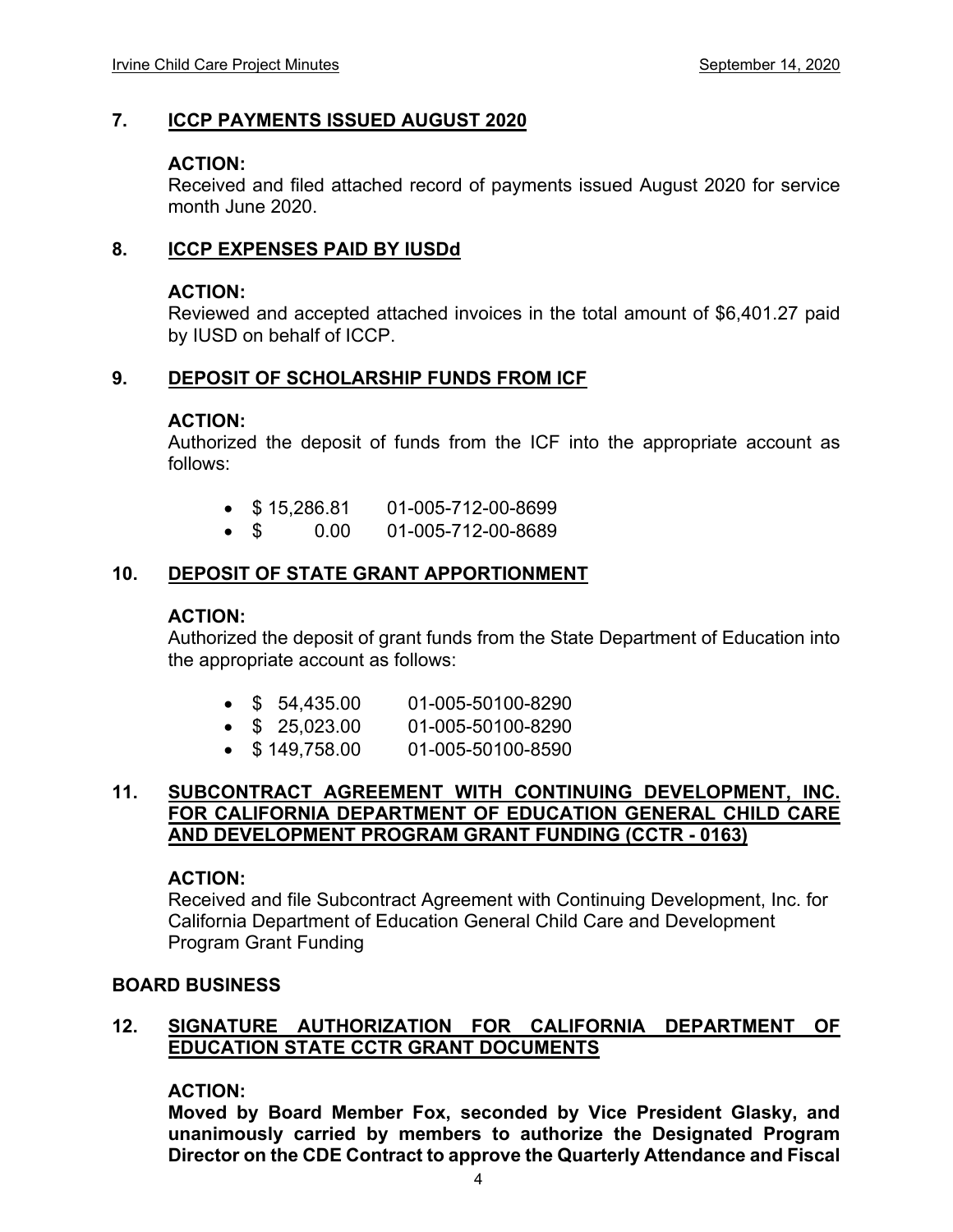#### **Report data entered into the CPARIS system by the subcontractor and additional CCTR documents as outlined above, as needed:**

The motion carried as follows:

Ayes: Battenfield, Buchanan, Bynon, Fox, Glasky

**Discussion included:** Supervisor Stubbler shared that she will always seek a hard copy signature when possible.

#### **13. ICF SCHOLARSHIP FUNDING ALLOCATION TO ICCP FOR FY 2020-21 SCHOLARSHIP PROGRAM**

#### **ACTION:**

**Moved by Clerk Battenfield, seconded by Board Member Fox, and unanimously carried to accept ICF allocation of \$80,000 for child care scholarships for FY 2020-21.**

The motion carried as follows:

Ayes: Battenfield, Buchanan, Bynon, Fox, Glasky

**Discussion included:** Clerk Battenfield expressed the Board's gratitude to the Irvine Children's Fund for the allocation.

Following discussion of Item No. 13, President Buchanan reordered the agenda to consider Item 15 Facilities and Budget Report prior to Item No. 14.

#### **14. ICCP CHILD CARE PROJECT RENT RELIEF FOR PROVIDERS**

**Public Comment on item 14:** Michael Hagemann, parent of a child who attends Creekers' Club, shared that enrollment is down and he is not optimistic about a swift or extensive increase in enrollment moving forward. He asks the board to direct Supervisor Stubbler to reach out to providers about enrollment before the next ICCP Board meeting. He also asked the board to select Option A from the choices below. He further asked the board to begin exploring options in partnership with the City of Irvine and Irvine Unified School District for more drastic action, specifically the possibility of reducing expenses passed on to the ICCP programs.

#### **ACTION:**

**Moved by Board Member Fox, seconded by Vice President Glasky, and unanimously carried to approve Option A: Waver of 50 percent of the rental payments for the month of October 2020 which would be a loss in revenue to ICCP of \$78,870.** 

The motion carried as follows:

Ayes: Battenfield, Buchanan, Bynon, Fox, Glasky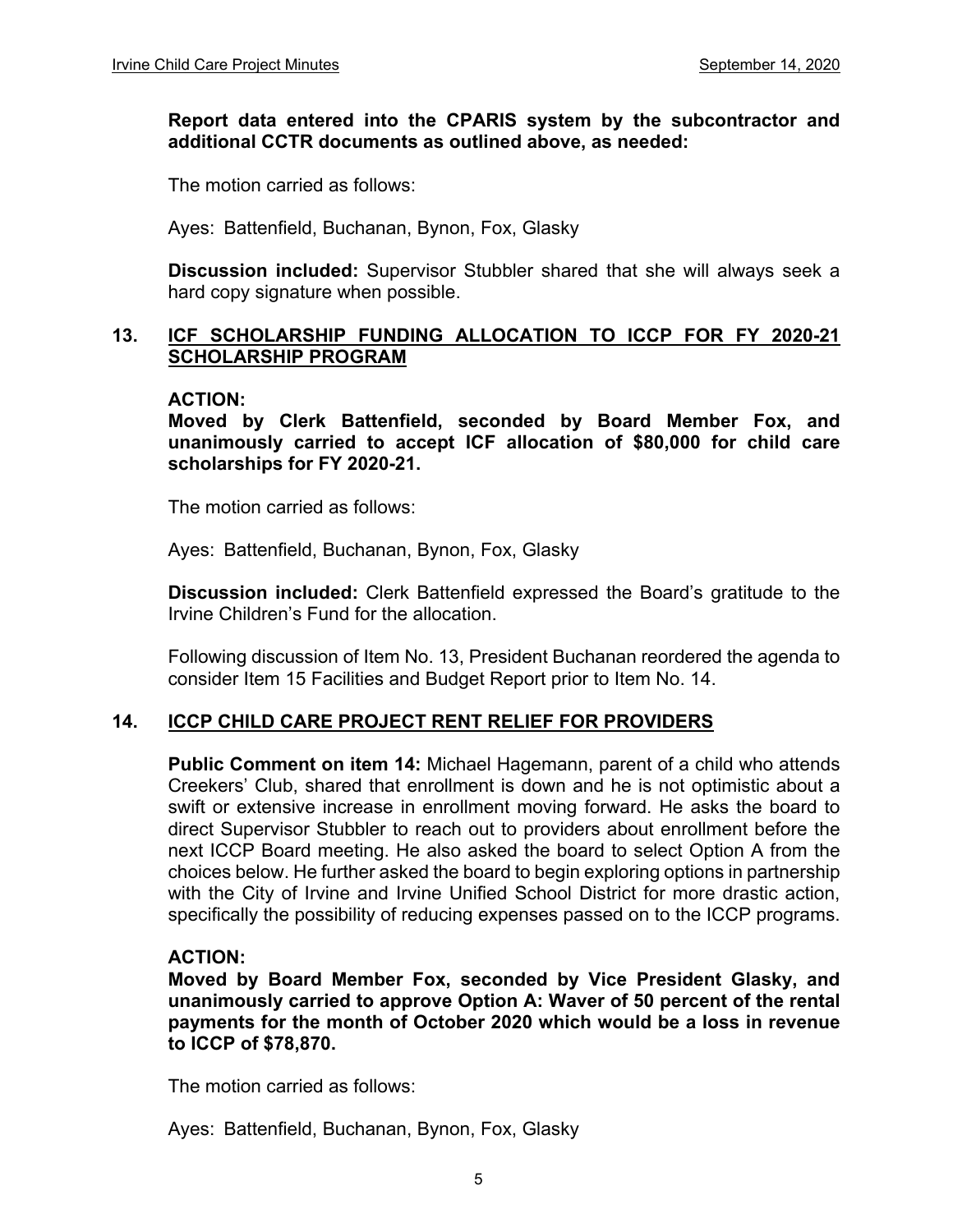**Discussion Included:** Board Member Fox expressed uncertainty for the future due to revenue being down and expenses being up for ICCP Providers due to the Covid-19 pandemic, she supported option A. Board Member Bynon requested financial information from the ICCP sites, specifically what other financial assistance if any, have they received. She supports option A, and wants to take any future waivers on a month to month basis. Vice President Glasky requested that ICCP Providers be asked if they received any Paycheck Protection Program assistance. He shared that about 60% of IUSD families have selected either the traditional or hybrid model of education and that moving forward this may impact ICCP enrollment as guidelines are updated. He supports option A and requests that additional financial information is provided by the ICCP sites in order to better inform future financial considerations by the ICCP Board.

#### **REPORTS**

#### **15. FACILITIES AND BUDGET REPORT – JOHN FOGARTY**

This item was considered following Council Business Item 13.

IUSD Chief Financial Officer John Fogarty shared with the board that due to several factors relating to insurance, construction, and the Covid-19 pandemic, ICCP has a higher than expected fund balance to take into consideration related to Item 14 and any future reduction of rent for ICCP providers.

#### **16. ICCP ADMINISTRATOR'S REPORT – TRACI STUBBLER**

Supervisor Stubbler shared that ICCP Providers are prioritizing "Traditional Model" students due to health and safety requirements regarding stable grouping guidance and the impact of space limitations and that the City of Irvine is doing the same with respect to its programming.

#### **ADJOURNMENT**

Moved by Board Member Fox, seconded by Vice President Glasky, and unanimously carried to adjourn the meeting at 9:25 a.m. The next Regular Irvine Child Care Project Board Meeting will convene at 8:30 a.m. on **Monday, October 19, 2020**.

Adam Buchanan (Apr 7, 2021 17:30 PDT) Adam Buchanan

ADAM BUCHANAN, PRESIDENT IRVINE CHILD CARE PROJECT

 $\frac{Shane\;Dineen\;(Apr 8, 2021\;10:19\;PDT)}{Shane\;Dineen\;(Apr 8, 2021\;10:19\;PDT)}$  Date Approved:  $\frac{4/8/2021}{}$ 

ane Dineen (Apr 8, 2021 10:19 PDT) Shane Dineen

SHANE DINEEN RECORDING SECRETARY